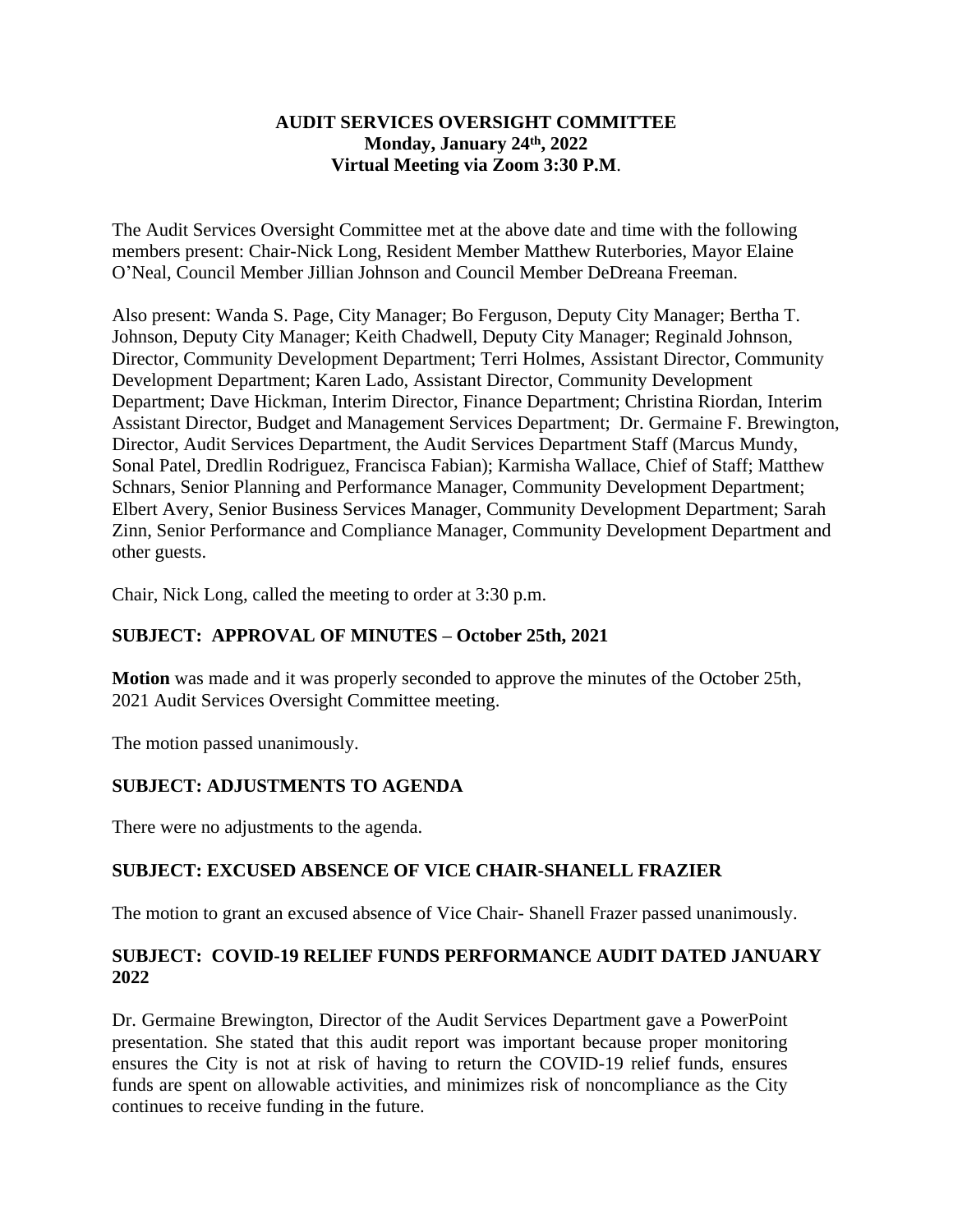Dr. Brewington discussed the objectives of the audit: 1.) to determine if grant funds received for COVID-19 relief related activities were used for allowable expenditures in accordance with grant guidelines; and 2.) to examine internal controls over the tracking and recording of COVID-19 relief funds.

Overall, all grant funds examined were used for allowable expenditures in accordance with grant guidelines; reimbursable grant funds were drawn down timely and the report requirements were being followed for all grants except the ERAP 1 grant. Controls were also in place for the tracking and recording process for grant funds. The Finance Department staff provide oversight of this tracking and recording process, ensuring segregation of duties from the other departments.

**Finding 1**: Reporting on ERAP 1 funds did not reflect the actual amount spent on eligible activities; and quarterly reporting was not being performed as required.

ERAP 1 funds were received in advance of spending. Approximately \$8.2 million was given to Durham County to distribute the funds for emergency rental and utility assistance. Two levels of reporting were required for the ERAP 1 funds- monthly and quarterly reporting. The monthly reports, which were high level, were submitted on time. The quarterly reporting required more detailed and disaggregated data on the residents served. The quarterly reporting was not submitted in a timely manner to the Department of the Treasury because the data could not be obtained from the system managed by Durham County staff. Senior City leadership were not informed in a timely manner of the issue prior to the end of field work for this audit.

**Finding 2**: A comprehensive report did not exist to monitor all grant funds received by the City.

## **Recommendation 1 (Management Concurred)**

The Community Development Department staff should comply with the Department of Treasury's quarterly report submission requirements. In addition, staff should reconcile monthly reporting data, quarterly reporting data and actual expenditures to ensure all actual expenditures are reported as soon as possible

#### **Value Added***: Risk Reduction; Compliance*

*The quarterly report was submitted in late December, prior to the issuance of this report. However, issues with data integrity, caused again by the lack of full information, has to be examined by Community Development staff and corrected by the next extension date.*

#### **Recommendation 2 (Management Concurred)**

Senior City leadership should get involved to help Community Development Department staff obtain the necessary information from the County to enable the Department of Community Development to reconcile and resolve data quality questions for ERAP 1 fund report to Department of Treasury.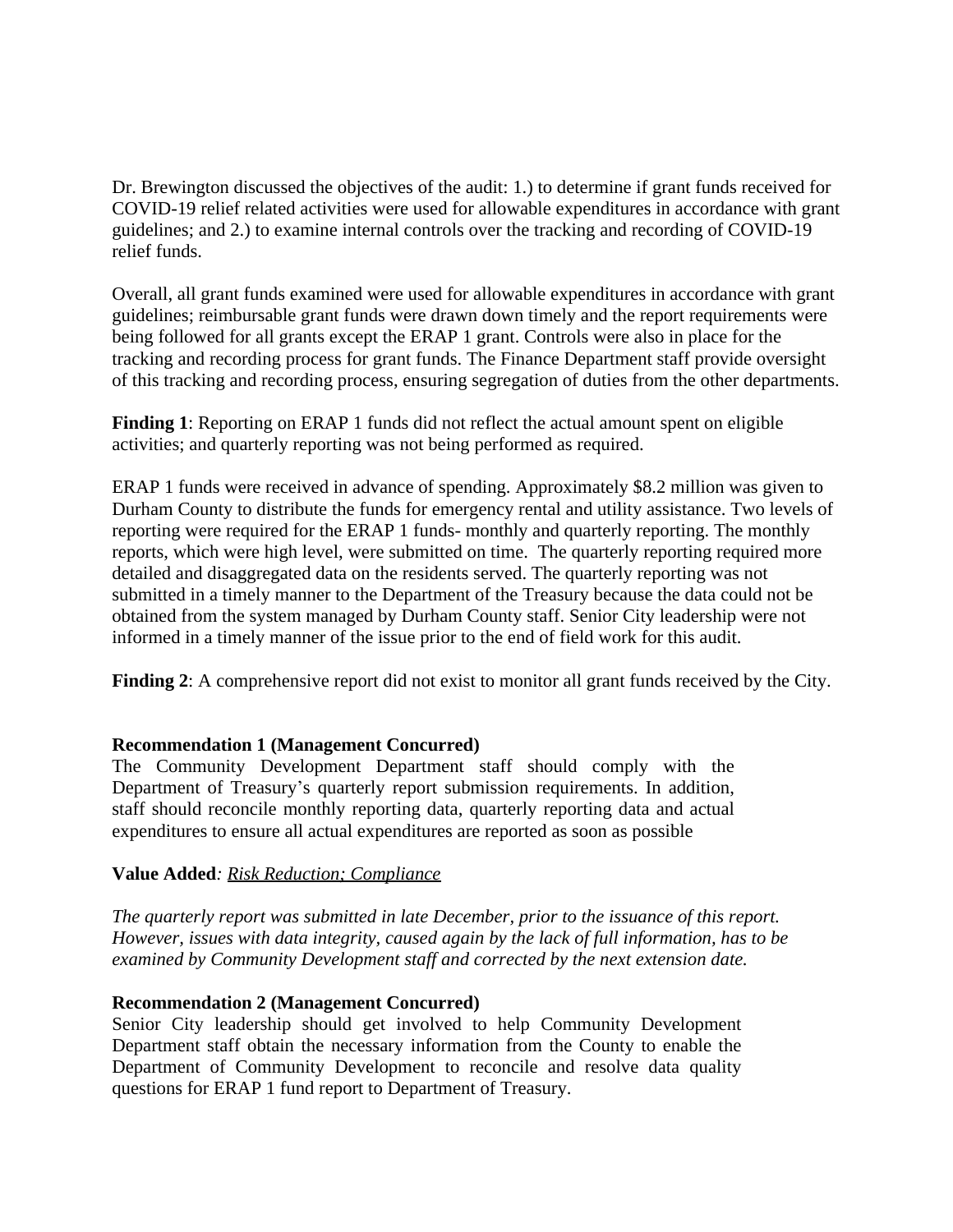### **Value Added**: *Risk Reduction; Compliance*

*City leadership and County leadership were notified of the problem with data retrieval and steps were taken to get to the root cause of the problem prior to the issuance of the audit report. As of the ASOC meeting date (January 24, 2022) IT staff from the City and County had begun working to retrieve the needed data for reporting.* 

### **Recommendation 3 (Management Concurred)**

The Finance Department staff should periodically review the Grants Report to ensure that the Report provides complete and accurate data on all grant funds.

### **Value Added**: *Risk Reduction*

*Prior to the issuance of the audit report, Finance Department staff revised the report to include the reimbursable grant funds as well as the funds received in advance of spending.*

### **Questions/Comments:**

Questions by ASOC members:

Resident Member Matthew Ruterbories stated he was interested in knowing when the City enters into contractual partnerships with the County or some other vendors listed in your table, do those contracts acknowledge that there may be expenditure reporting requirements on behalf of the City? And do those contracts stipulate that our partners or the City's partners must provide us that information?

Director Brewington answered yes the contracts do outline the responsibilities of the recipients of these funds including the fact that they must provide specific information and the time table the information is to be provided. During the field work, the Audit staff learned that prior to bringing this finding to light the contracts were probably not as tight as they are currently. As a result of what Audit staff found during the audit, especially with regard to ERAP 1 grant funds, the Community Development Department has tightened up that language in those contracts so that all vendors are clearly aware of what their responsibilities are and what the expectations of the City are.

Director Reginald Johnson also stated yes that the City's contracts do require the submission of data. One of the challenges with the County was the mechanism by which they collected the data. It wasn't that the County did not collect the data; the data was not in a form that the City could use, for reporting purposes. But as a general principal, contracts do require a provision for reporting information.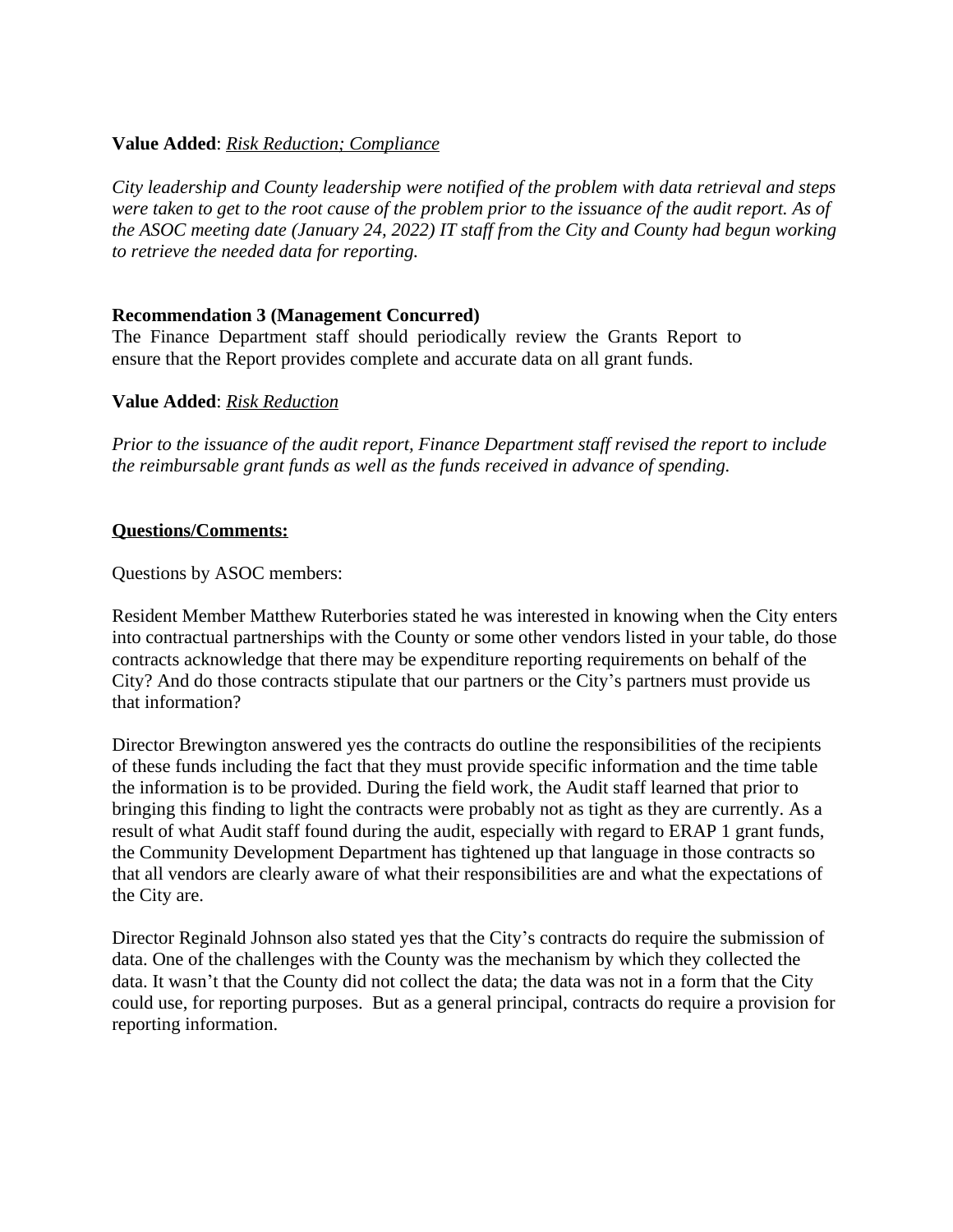Chairman Long asked Dr. Brewington for clarification about whether the failure to file the quarterly reporting was due just to the lack of access to the information to facilitate the reporting or was there an additional issue that remained once there was access to the information?

She stated that it was just the lack of access to the data and once the information was received, any data integrity issues or discrepancies should be resolved.

## **SUBJECT: ASOC MEETING SCHEDULE FOR CALENDAR YEAR 2022**

Dr. Brewington next asked the Committee members to discuss the meeting calendar and reaffirm their wishes to continue meeting virtually. The calendar was originally approved at the October 25th meeting. The Committee members voted to continue meeting virtually until it was safe to return in person and to work in tandem with the Council's meeting practices. Madam Mayor O'Neil put out an email addressing the meeting venues for boards, committees and commissions. Some ASOC members had expressed the desire to continue meeting virtually after the spike in the Omicron variant after the Thanksgiving and Christmas holiday season.

Chairman Long stated he agreed with the original calendar approved at the October meeting.

Resident Member Matthew Ruterbories agreed that we should get as close to the format as City Council as possible. If City Council continues to stay virtual, he suggested the ASOC members stick with that format as well. However, Mr. Ruterbories stated that once the Council determines it is appropriate to return in person ASOC members should mirror that format. He agreed like Chairman Long, that the original meeting calendar approved at the October meeting should remain as their schedule. Member Ruterbories asked for a reminder of what the asterisk on the 6/13/2022 meeting was for. Dr. Brewington answered that the asterisk was to highlight that the June meeting falls on the 2<sup>nd</sup> Monday of the month versus the normal 4<sup>th</sup> Monday of the month.

Council Member Johnson stated the calendar looked great. She elaborated that City Council doesn't really have a standard they could use to decide whether we would meet virtually or in person and haven't really figured it out yet. Cases are still high and they are still trying to figure out what that is going to look like. Once they have something they will figure out some kind of standard and communicate that out.

Dr. Brewington said since there were no changes, no action needed to be taken. The original calendar (to continue meeting virtually until the end of the fiscal year (June)) had been given to the Clerk's office and will be the calendar shared with the public until a change is made.

Council Member Johnson asked to be sent an invite to the meeting for June since it was not on her calendar. Council Member Freeman also requested it be sent to her as well. Dr. Brewington said she would make sure invitations were sent for the June meeting that week.

# **SUBJECT: FY22 SECOND QUARTER (Oct – Dec 2021) REPORT ACTIVITY**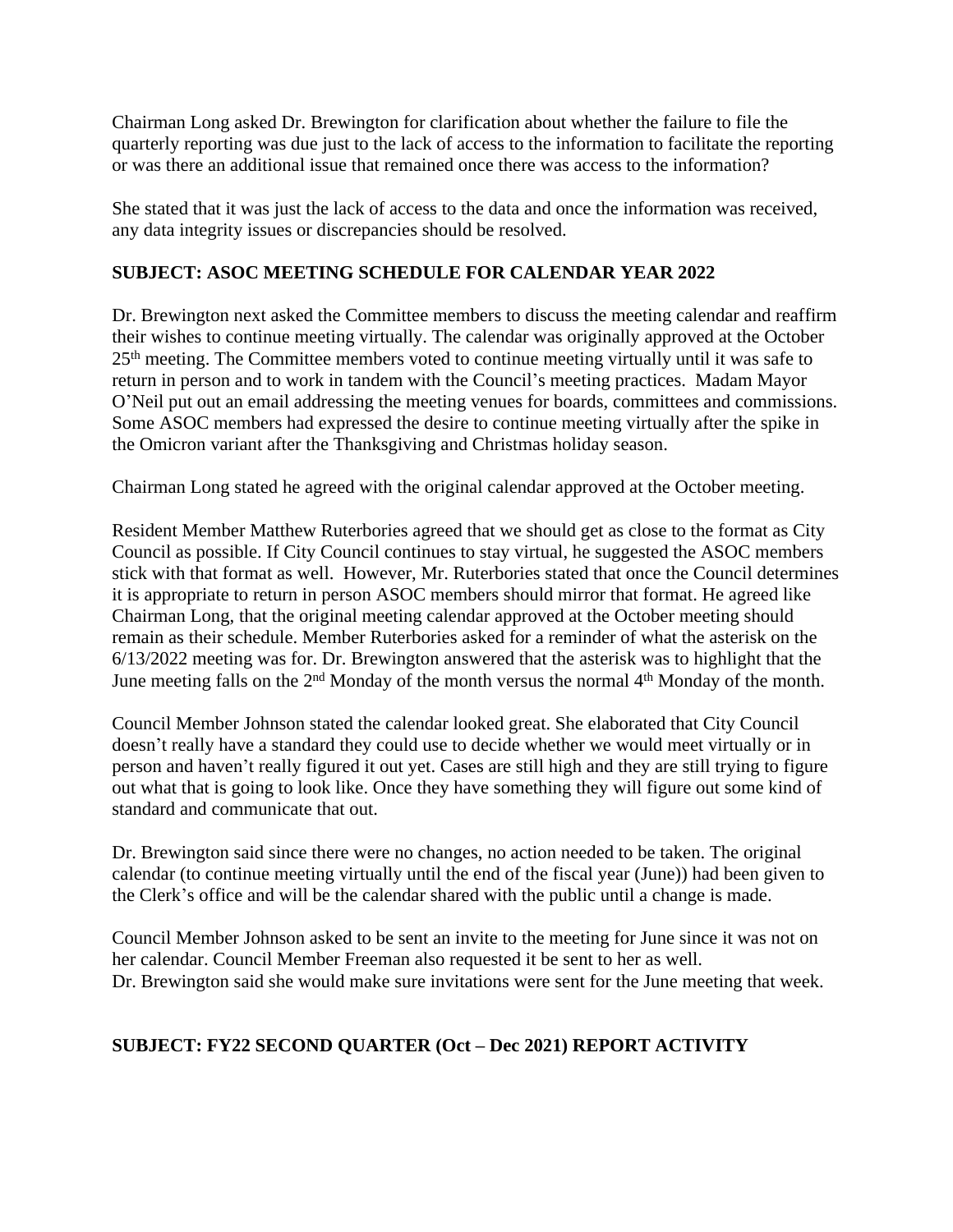Dr. Brewington reviewed the FY22 quarterly report that addressed audit recommendations. There were 20 open recommendations on this quarterly report. After receiving input from the departments to update the status of the recommendations, eight of the 20 recommendations were implemented and closed: Body-worn cameras (2), Employee Performance Evaluation Process (EPEP), Cemetery Operations (4) and Community Development Procurement Process. Six of the eight audit reports closed in FY22 were initiated in FY2021 and two were initiated in FY2022.

Dr. Brewington showed a graph showing audit recommendations by FY. The Audit team does have a target of performing 10 audits per year. In FY2018 and FY2019 nine audits were completed; FY2020 and 2021 eight were completed. This drop was partially due to COVID-19; working remotely and giving departments more time to provide information since people were working remotely. In FY2022 Audit staff have already completed four audits to date. They are where they want to be and on track for the goal for 10 audits this fiscal year.

Dr. Brewington stated that there were approximately 130 recommendations made over the course of five years. With 130 recommendations the Audit team brought value to the City either by improving inefficiencies, reducing risk, reducing cost or bringing the City into compliance with a policy or ordinance or state statue.

Dr. Brewington showed a graph depicting how long these recommendations were open in months. This slide is important to see how long these recommendations are open; and gauge the priority given to implementing these recommendations. Madam Manager has voiced her commitment and her intent to getting these recommendations completed and not letting them languish.

The last slide highlighted that there were 20 recommendations with eight closed in the second quarter of the fiscal year. Of those eight recommendations implemented, six helped reduce risks, one helped improve efficiency and five helped with bringing policies into compliance.

## **SUBJECT: FY22 SECOND QUARTER FRAUD, WASTE AND ABUSE STATUS UPDATE**

Senior Auditor Dredlin Rodriguez presented a PowerPoint on updates for Fraud, Waste and Abuse activity for FY22-second quarter. During the second quarter Audit staff received nine allegations; four were related to unethical behavior and conflict of interests, four were related to fraud and one was related to waste. In terms of the disposition, five cases were full investigations and four were short consultations. There has been an increase from 2019 to 2022 of 33% on consultations received, a direct result of the outreach of the Audit staff throughout the City. Audit staff have been working on their Widely Important Goal (WIG), which is relationship building. The goal is important since it's directly related to the Audit department's mission. Dredlin thanked the City department directors, the City Executive Team, and the Committee members for their support because it is crucial to the Audit Department being able to complete its mission.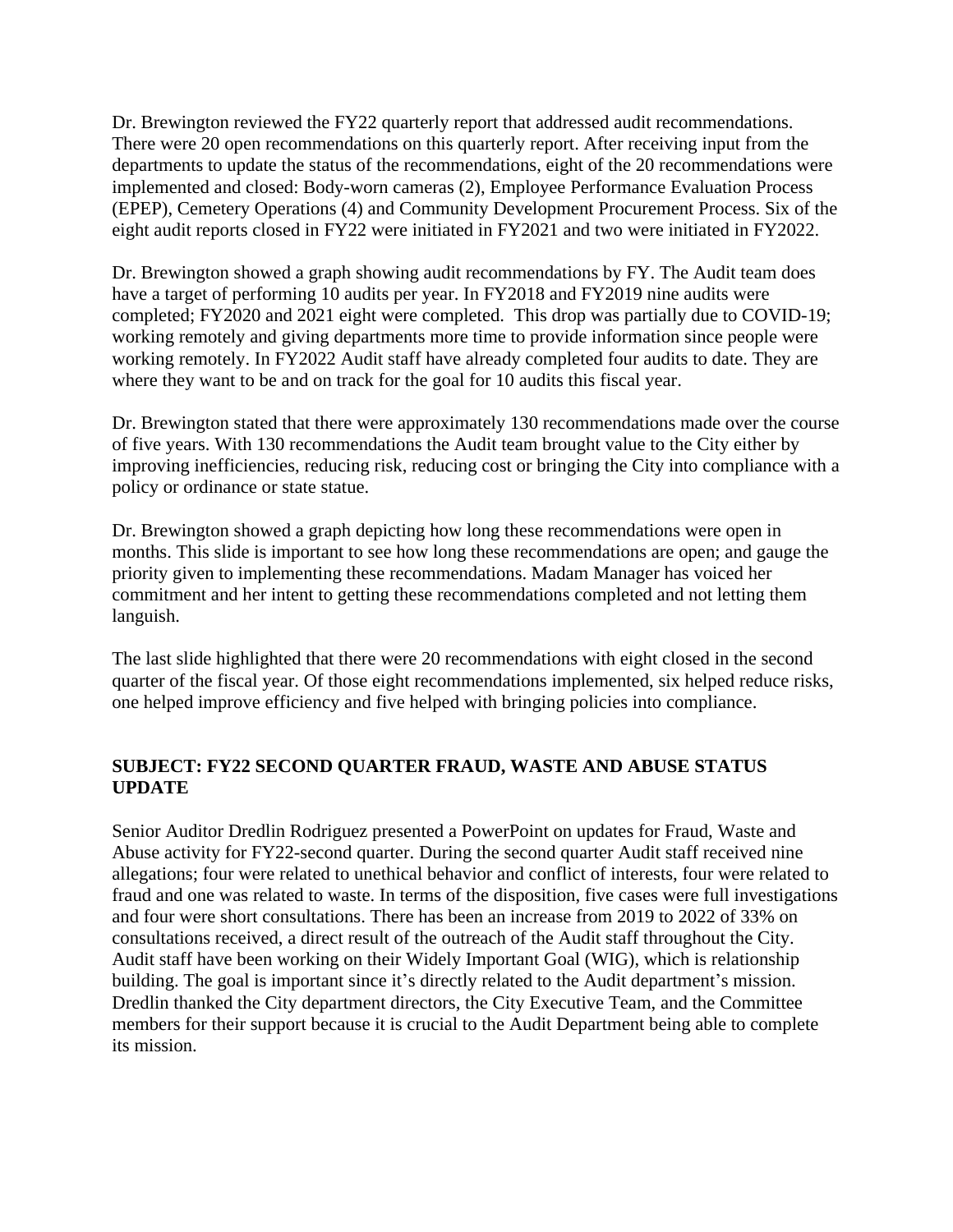Council member Johnson asked if case numbers 15 and 19 on the detailed report both related to Neighborhood Improvement Services (NIS) and their community outreach work? She also asked if the complaints were from NIS or another department; and if the calls were from residents calling in?

Senior Auditor Rodriguez – confirmed they were from NIS. She stated that most of the allegations are anonymous so they don't have a way of identifying the person or caller.

Council Member Johnson stated those programs are really critical to our equitable engagement and community outreach work. She stated she was just a little worried someone would be concerned about conflict of interest or money not going where it was supposed to go. We are very on top of that. But it seems the program is more community facing, and there is potential for complaints from people not receiving funds and using this hotline to express dissatisfaction.

Senior Auditor Rodriguez explained that staff did receive one complaint related to one of the bids. She stated that staff analyze each complaint. And after investigating the matter, staff did not see a concern about the misappropriation of any funds. Internal controls were in place around the funds.

Dr. Brewington stated a lot of times the complainant is not known to us. Also a complainant may not have full information and as such does not understand the whole process. This specific complaint was deemed not to be a conflict of interest as alleged. Dr. Brewington offered Council Member Johnson that the Audit team can take a look at complaints 15 and 19 again; but Council Member Johnson concluded she was not worried.

Resident member Ruterbories stated his question was not necessarily related to fraud/waste but wanted to hear from Dr. Brewington, or any other member of the audit staff, what their priorities or what the department's priorities are for Continued Professional Education (CPE), conferences or certifications for the year 2022.

Dr. Brewington stated Audit staff are required to obtain at least 40 hours of CPE every year; it differs based on the certification a staff member has. Audit staff have to receive a minimum of 40 hours each year or 80 in two years according to the Peer Review guidelines. Dr. Brewington thanked the City Manager and Budget Department for their support of the Audit Department's mission, because she stated the line item for training in the Department's budget is the largest line item they control. She feels that the staff are given sufficient funds to ensure staff can maintain their proficiency in the necessary areas to continue to work in local government. Our Professional Associations are giving us the option for meeting virtually so that really helps us out a lot. We do have specific requirements, i.e., we all have a certain number of hours of ethics, fraud training, and general audit training we must have. We have to keep track of the CPE hours since we have peer reviews every three years where the peer review team verifies our compliance with the CPE requirements; and our next peer review is in December 2022. Our Administrative Coordinator Francisca is working on documenting and verifying our CPEs for each staff member.